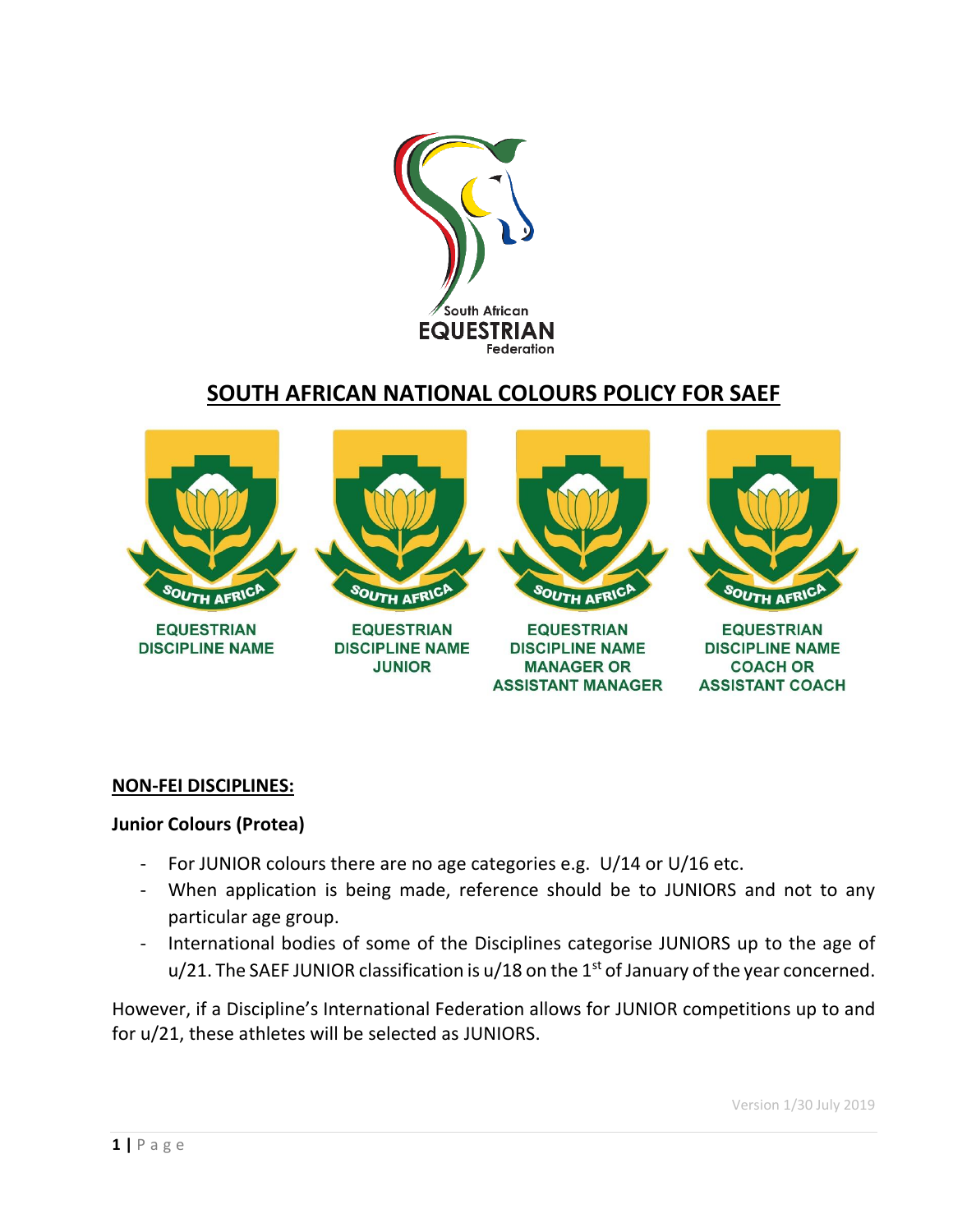### **Senior Colours (Protea)**

- SENIOR athletes will be all athletes 18 years and older on the  $1<sup>st</sup>$  of January. Consent may be given by the Discipline concerned, to a JUNIOR athlete, who has motivated in his/her written application, to their National Discipline Council for SENIOR colours, and provided the correct qualifications and criteria of that Discipline have been acknowledged.

Teams are to be selected at the **HIGHEST LEVEL** as stipulated by the specific International Federations.

**Please note that only the best of the best athletes should be selected for Protea Colours**

#### **FEI DISCIPLINES:**

#### **Junior Colours (Protea)**

- In view of the different FEI categories stipulating that all under 18 athletes should be referred to as JUNIOR in their application.
- This will be subject to them being under the age of 18 on the  $1<sup>st</sup>$  of January in the year that they wish to compete.
- Therefore, when application is being made, reference should be to JUNIORS and not to any particular age group.

However, if a Discipline's International Federation allows for JUNIOR competitions for Athletes who are under the age of 21, then these athletes will be selected as JUNIORS (Endurance has a Junior / Young Rider category -14 to 21 years).

### **Senior Colours (Protea)**

- SENIOR athletes will be all athletes 18 years and older on the  $1<sup>st</sup>$  of January.
- Consent may be given by the Discipline concerned, to a JUNIOR athlete, who has motivated in his/her written application to their National Discipline Council for SENIOR colours and provided the correct qualifications and criteria of that Discipline have been acknowledged.

Teams are to be selected at the **HIGHEST LEVEL** as stipulated by the FEI.

**Please note that only the best of the best athletes should be selected for Protea Colours**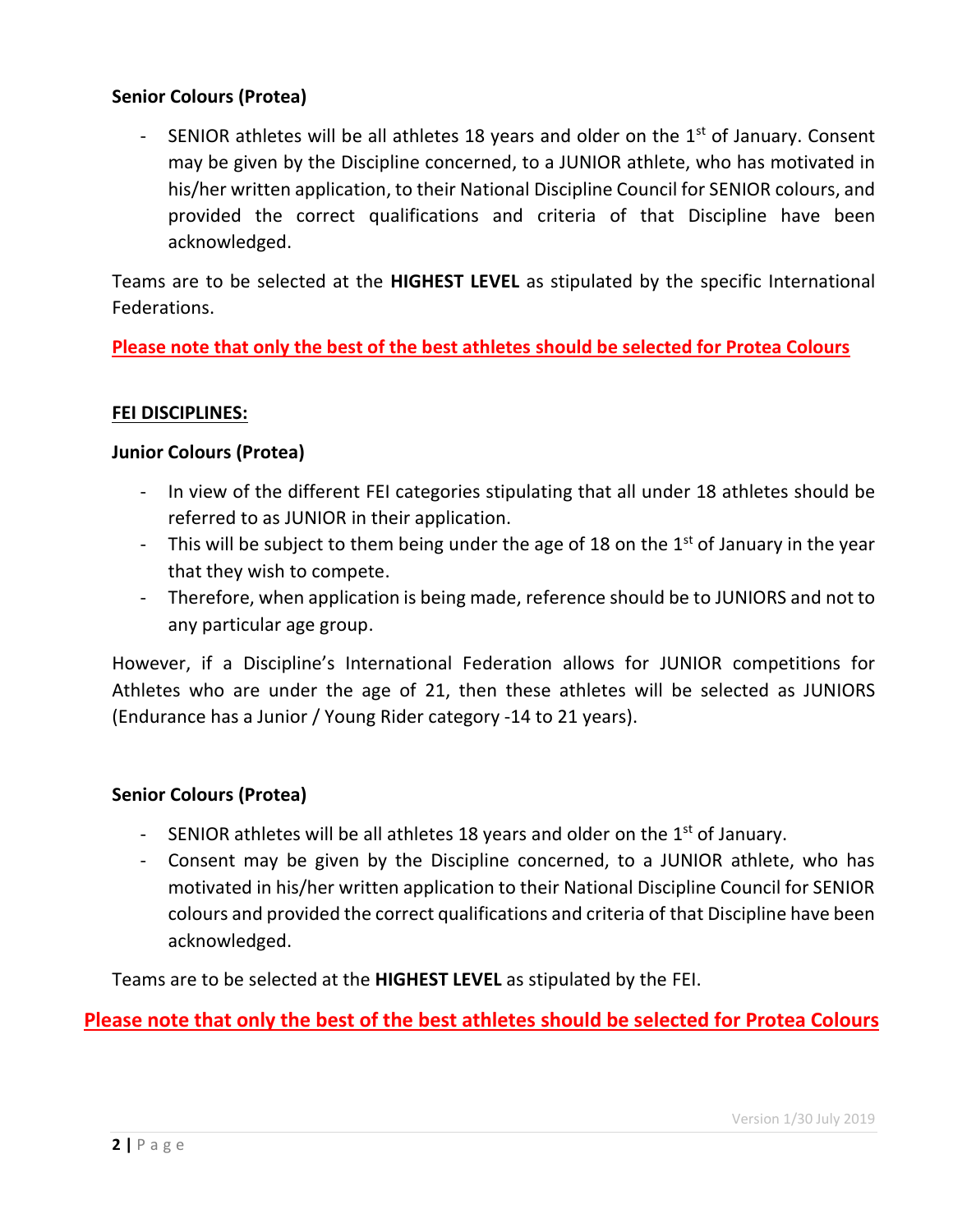## **THE FOLLOWING EVENTS ALLOW FOR NATIONAL COLOURS:**

- An INDIVIDUAL who through a selection process represents South Africa at an event where other nations have undergone a similar selection process
- A TEAM who through a selection process represents South Africa at an event where other nations have undergone a similar selection process
- The following competitions where teams have been selected at the HIGHEST level:
	- $\triangleright$  A test match against another country (Team disciplines e.g. Polo & Polo Crosse)
	- $\triangleright$  A triangular or multiple team events (Team competition as well as Individual competition)
	- $\triangleright$  A World Cup
	- $\triangleright$  A World Championship

#### **COLOURS WILL NOT BE AWARDED TO THE FOLLOWING:**

- The supporting or non-competing and managerial component of a national team or individual athletes will not be awarded national colours, **except for managers and coaches**.
- In the case of large team or in the case of multi-faceted codes of sport and sport for the disabled, a motivated request may be submitted to the Board for the award of colours also to assistant managers and/or assistant coaches.

#### **Specific exclusion**

Other members of the support/management team such as medical staff, physiotherapists, trainers, heads of delegation, media representatives, skippers, etc. do not qualify for national colours.

AND athletes competing at the following games:

- $\triangleright$  Olympic Games
- $\triangleright$  Commonwealth Games
- $\triangleright$  All Africa Games
- $\triangleright$  Individuals competing Overseas, but have not gone through a selection process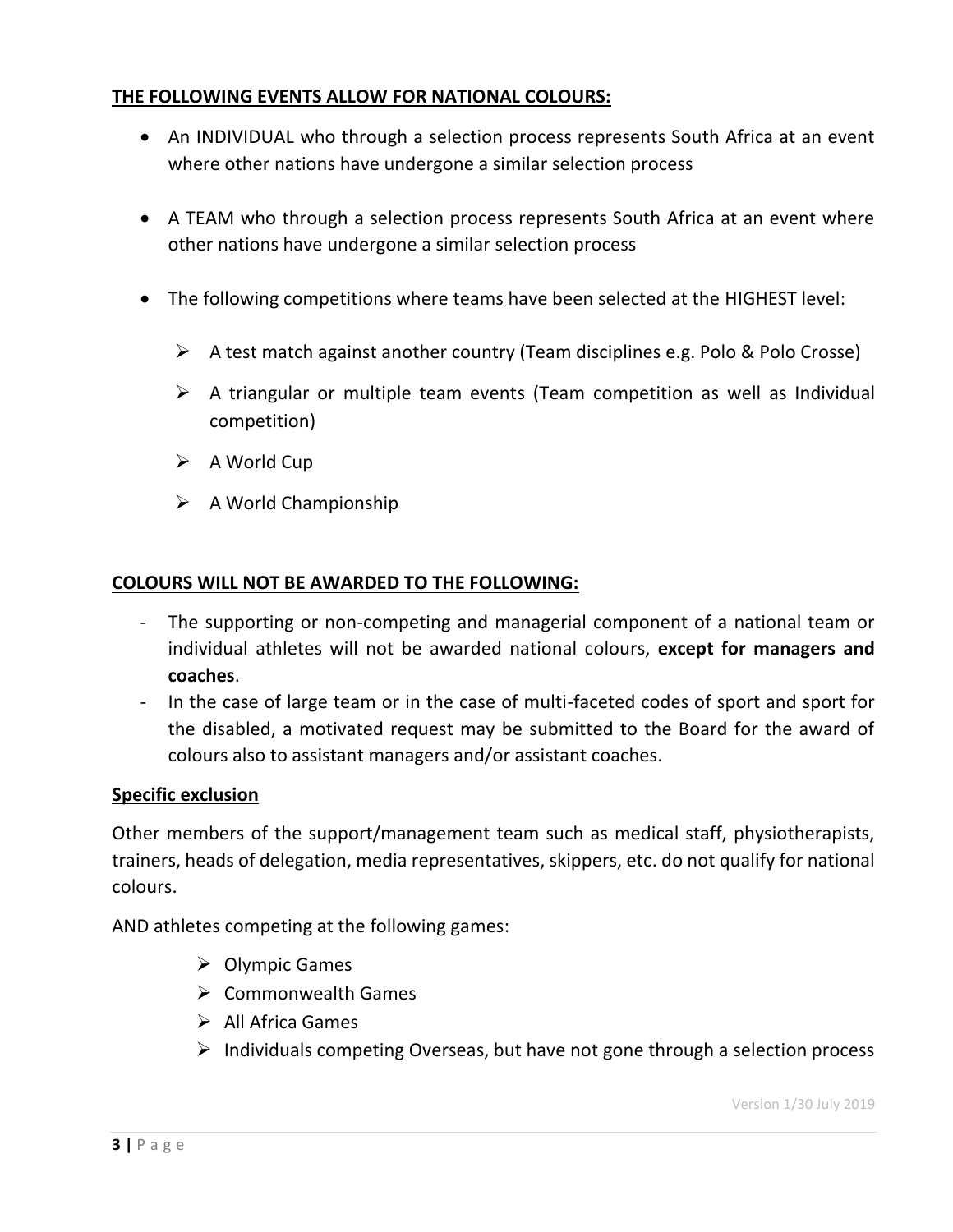## **The following members of international teams may apply for National colours.**

- 1. Team manager and assistant team manager
- 2. Coach and assistant coach
- 3. All athletes selected

The following embroidery will appear on the blazer pocket below the Protea badge.

#### **FOR SENIOR ATHLETES**

EQUESTRIAN

DISCIPLINE NAME

#### **FOR JUNIOR ATHLETES**

EQUESTRIAN

DISCIPLINE NAME

**JUNIOR** 

### **FOR MANAGERS**

EQUESTRIAN

DISCIPLINE NAME

MANAGER OR ASSISTANT MANAGER

#### **FOR COACHES**

EQUESTRIAN

DISCIPLINE NAME

COACH OR ASSISTANT COACH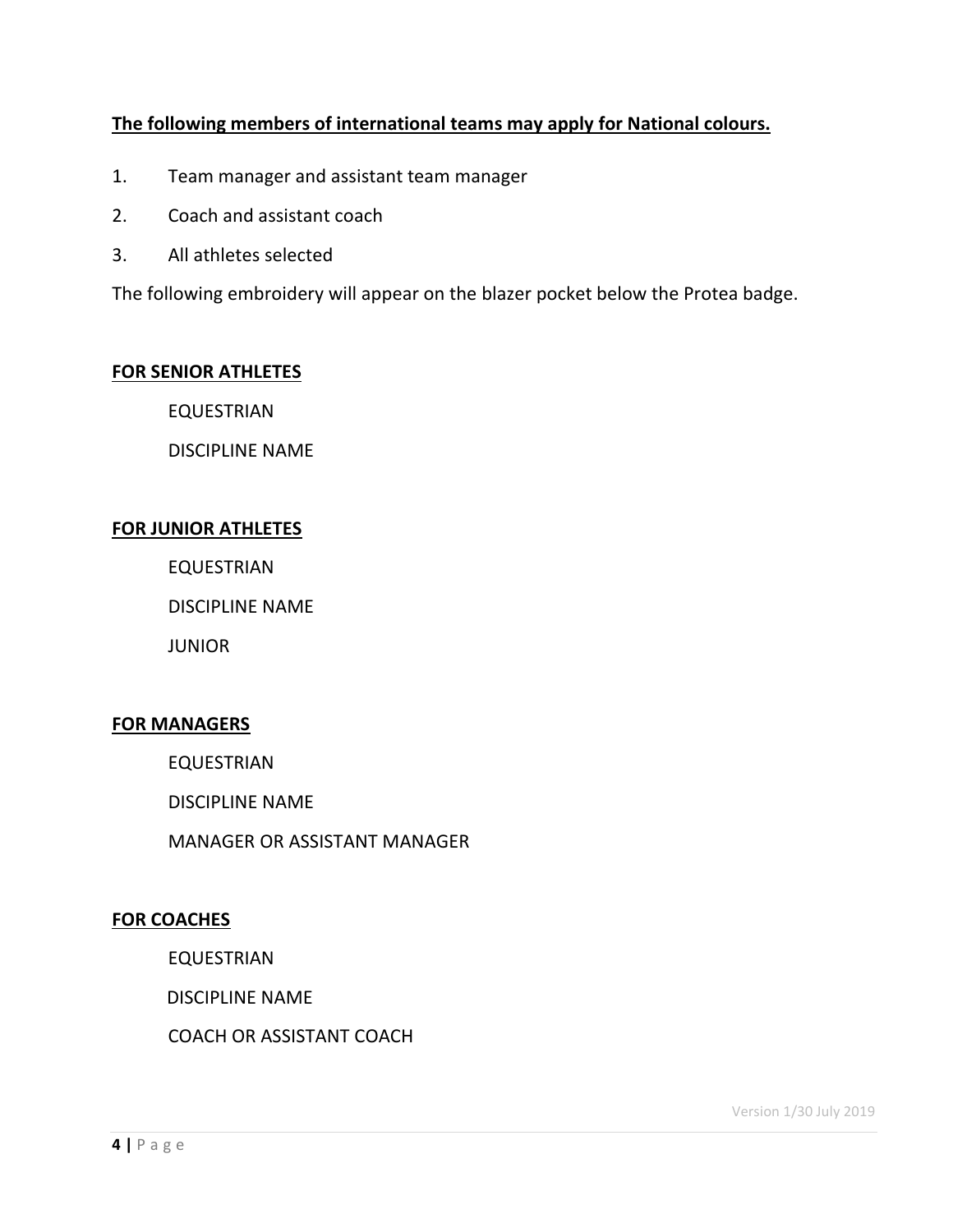## **PROCEDURE FOR APPLICATION OF NATIONAL COLOURS (FOR ALL DISCIPLINES):**

#### **DOCUMENTATION REQUIRED WHEN APPLYING FOR NATIONAL COLOURS.**

- 1. Completed NC 1 and NC 2 application forms.
- 2. Copies of all applicants' passports
- 3. Letter of approval and endorsement for international event from INTERNATIONAL FEDERATION
- 4. Letter of approval to attend international event from the SAEF
- 5. Invitation from hosting country.
- 6. Letter from hosting country's National body confirming that the Hosting team has been selected at the HIGHEST level and that this team will receive their country's National Colours.
- 7. Letter of acceptance to hosting country from discipline applying for Colours
- 8. List of selectors clearly identifying convener of selectors. (Convener of selectors does not have any say in the selection process he/she has a casting vote should a deadlock occur during the selection of a specific athlete.
- 9. List of selection dates
- 10. Selection criteria of the applicable discipline
- 11.Proof that all athletes have received the selection criteria
- 12.Minutes of all selection meetings
- 13.Resolution from DA National body approving the athletes selected by the selectors panel
- 14.All athletes, managers and coaches must be SAEF and Discipline registered and in good standing
- 15. Signed SAEF Code of Conduct for Athletes
- 16. Signed SAEF Code of Conduct for Managers and Coaches
- 17.All athletes must participate in the foregoing National championships of the discipline **before the international event. Conserverse in the international event.** Version 1/30 July 2019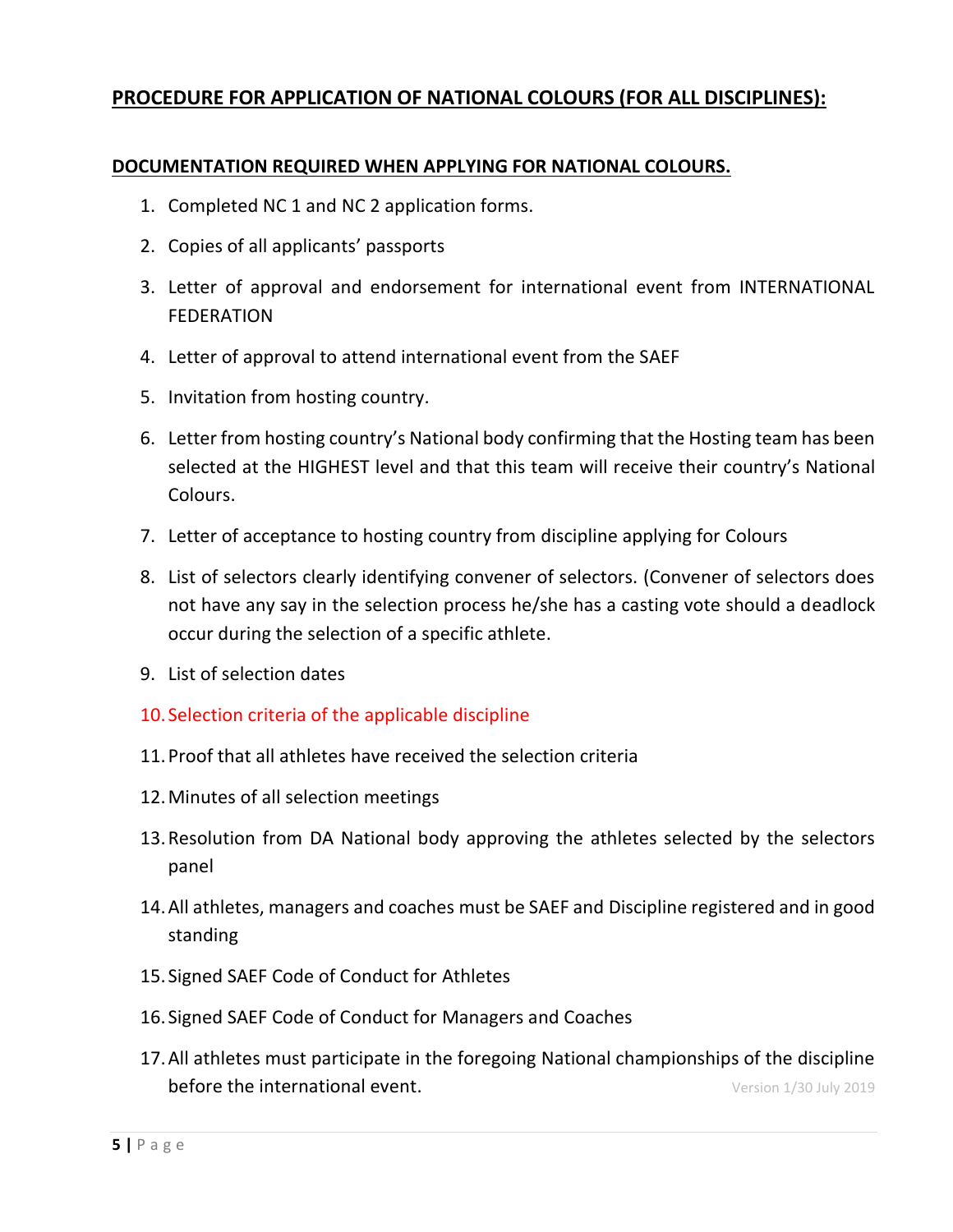18. *Exception to para. 17*: permission is granted by SASCOC to Athletes living and competing in Europe, giving them exemption from clause 1.6 of the Agreement on the selection of Athletes for the Olympic Games or WEG.

## **IT IS IMPORTANT TO NOTE THAT THE BELOW MENTIONED DOCUMENTS IS NOT PART OF THE APPLICATION PROCESS FOR COLOURS, BUT IT IS IMPERATIVE FOR THE SAEF SUBMISSION TO SASCOC FOR THE APPROVAL OF PROTEA COLOURS**

## **IF A DISCIPLINE WISHES TO HOST AN INTERNATIONAL EVENT IN SOUTH AFRICA THE FOLLOWING DOCUMENTATION MUST ACCOMPANY THE ABOVE APPLICATION:**

- 1. Letter of application from a Discipline to SAEF to Host an International Event
- 2. Letter from International Federation whether they will contribute financial support or not
- 3. Endorsement letter from the Host Province (SAEF Provincial Federation)
- 4. Endorsement letter from the Host City (Local Municipality)
- 5. Endorsement letter from the Provincial Sport Confederation
- 6. Endorsement letter from the Provincial Department of Sport Arts and Recreation of the Province where an Event is hosted.
- 7. Budget for the Event indicating that the necessary funds are available for the successful completion of the event
- 8. Supporting documents from Sponsors supporting the event
- 9. Project plan / Business Plan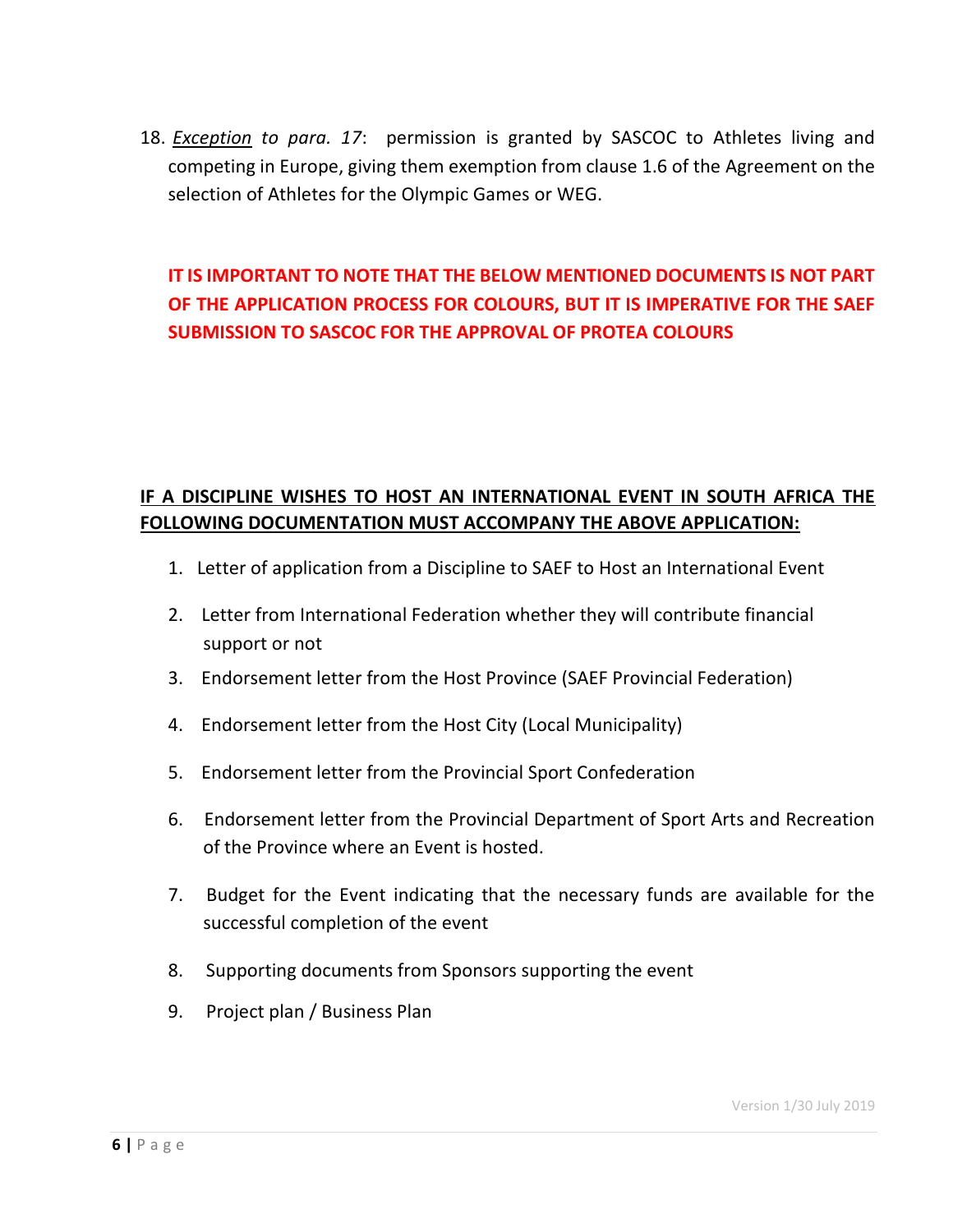## **SOUTH AFRICAN EQUESTRIAN FEDERATION COLOURS BLAZER WILL BE A NAVY BLAZER**



#### **SAEF colours to be awarded as per below:**

1. For athletes who do not qualify for Protea Colours, but who participate at the highest level of competition they will be participating in. In other words, B teams or teams participating in Africa Games, Continental games etc., etc.

#### **GOLD SAEF COLOURS 1ST LEVEL BEFORE PROTEA COLOURS**

Will be awarded to athletes participating in the highest level of the competition

#### **SILVER SAEF COLOURS**

- Will be awarded to athletes participating in 1- or 2-star events

#### **BRONZE SAEF COLOURS**

- Will be awarded at entry level competitions

#### **PROVINCIAL COLOURS APPLICATION:**

Discipline specific criteria to be used which must be in line with the criteria of the National Discipline Association.

These requirements are also applicable to SANESA when applying for Provincial Schools colours.